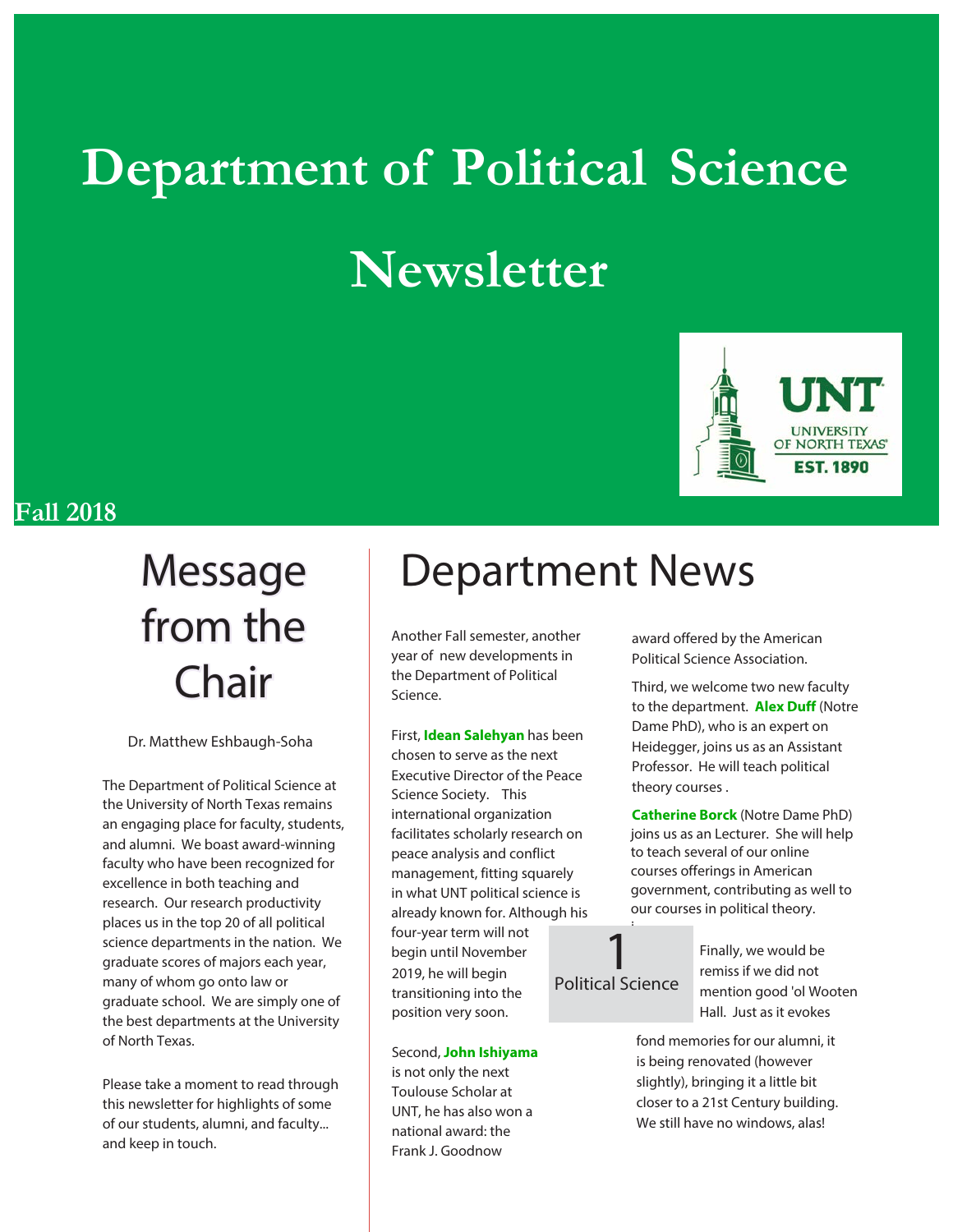#### Faculty Travel

This summer, Professors Diego Esparza and Jim Meernik, visited the nation of Colombia to teach and begin to plan for a Study Abroad location for UNT students.

Professor Ko Maeda participated in the "Bridge the Divide" program to visit Seoul, Republic of Korea, and meet with Korean politicians, scholars, and journalists. The program included visits to the President's residence, the DMZ, and even a K-pop concert!



Professor Jim Meernik receives the UNT Foundation Leadership Award

### Faculty News

The department's successful run on UNT awards continued during the 2018 academic year!

Bethany Blackstone

**Bethany Blackstone** has won the President's Council Teaching Award. This award recognizes a UNT faculty member for a record of teaching excellence. Professor Blackstone has also won Teaching and Mentoring Award given by the Law and Courts Section of our national organization, the American Political Science Association.

**Michael Greig** was named the 2018 J. H. Shelton Excellence in Teaching award winner. This prestigious award recognizes excellent teaching at UNT and marks the department's second winner of this award in a row!

**Jim Meernik** won the UNT Foundation's Leadership Award, which recognizes his numerous contributions to leadership and service to the University.

The department also instituted its own slate of awards, recognizing **Jim Meernik** and **Kimi King** for their research on the International Criminal Court, **Bethany Blackstone** for her excellence in undergraduate teaching, **Regina Branton**  for her dedication to graduate education, and **Gloria Cox** for her outstanding service to the department.

Congratulations to **Idean Salehyan**, who was promoted to the rank of Professor in May, and to **Tony Carey** who has been promoted to Associate Professor with tenure.

All of our award-winning faculty will be honored at the Salute to Faculty Excellence Dinner in October.

#### Connect with UNT Political Science!



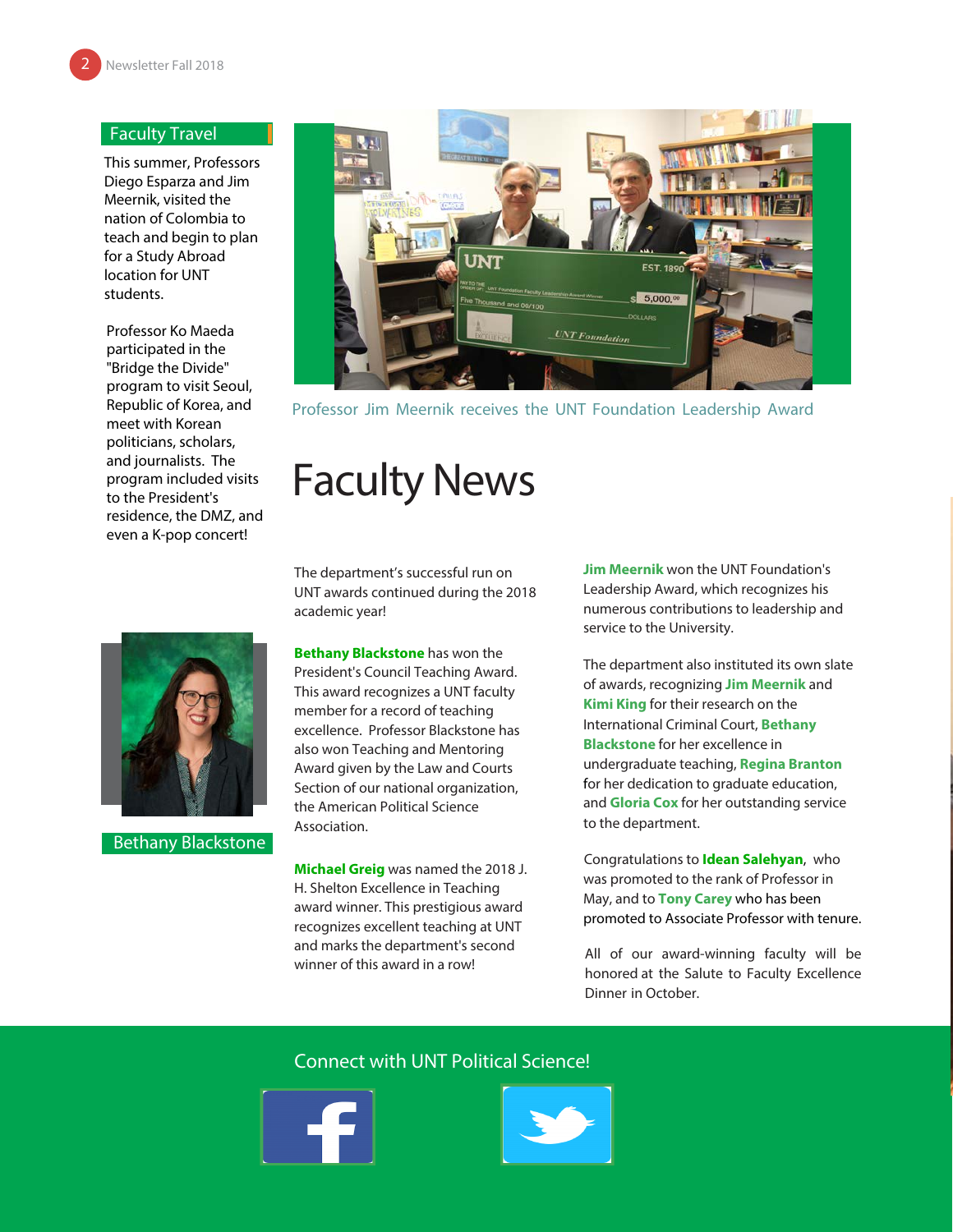

# Student Spotlight

Brenton Browne is one of our best students

**Brenton Browne** (BA, 2018) has had a remarkable four years at the University of North Texas. He served as treasurer of the University of North Texas Moot Court team, as well as President of Phi Alpha Delta Pre-Law Fraternity while at UNT. As an invaluable member of Moot Court, he won over 10 speaker and team awards, regularly advancing at invitational tournaments including to the national tournament. He also served as both research a research assistant for the Castleberry Peace Institute and as a Teaching Assistant for an introductory political science class. He excelled in his classes, too. Brenton was an Honors College student, who graduated Magna Cum Laude. During his final year in college, the Department of Political Science recognized him as "Outstanding Student in Political Science," an honor well-deserved. Brenton recalls that his most memorable experience was the "amazing opportunity to study abroad in Germany, England, and France for a semester and serving as an intern in Cape Town, South Africa during the summer of 2017." He will be taking a gap year working at a law firm before heading off to law school.

#### Scholarship Winners

**Domingo Garcia Scholarship** Taylor Willis Catherine Aziz **Steven Poe Scholarship** Eden Derbie

**Frank Feigert Scholarship** Dakari Hill



Brenton Browne

#### Student Awards

**Clovis C Morrison Award for Best Pre-Law Student** Linda Ferretiz

**Sam B. McAllister Award for Most Outstanding Graduate Student** Ron McGauvran

**Pender Award for Best Graduate Student Paper**

Sebastian Graham

### **Support Political Science**

Please consider giving to one of the following funds to help students and our research.

- **\* Steven C. Poe Scholarship** Honors the late Steve Poe former professor at UNT, and provides scholarships to students interested in human rights.
- **\* Domingo Garcia Scholarship** A fund to honor Domingo Garcia and provide scholarships to students of political science.